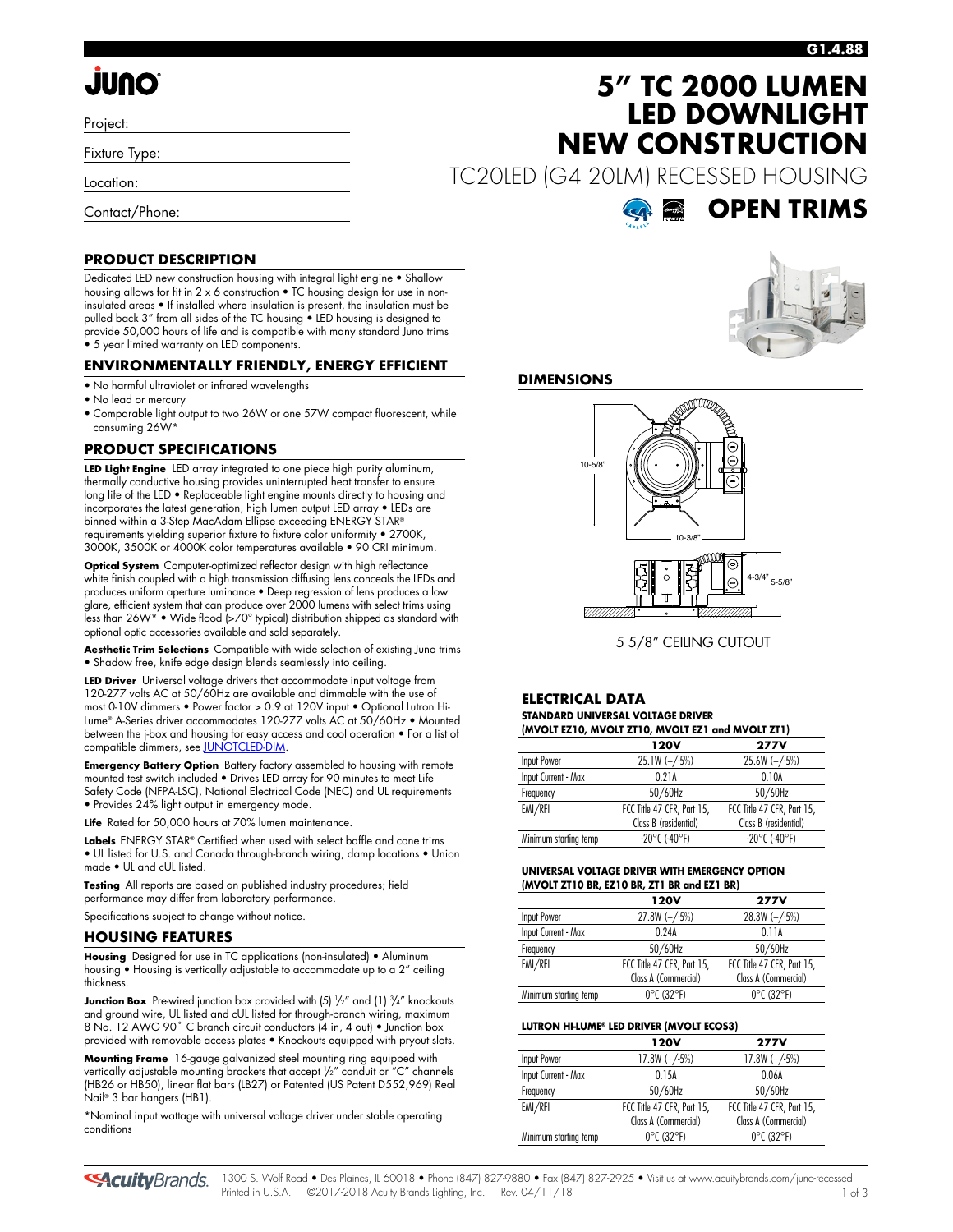## **5" TC 2000 LUMEN LED DOWNLIGHT NEW CONSTRUCTION**

TC20LED (G4 20LM) RECESSED HOUSING

### **OPEN TRIMS**

A+ Capable options indicated by this color background

**ORDERING INFORMATION** Housing and trim can be ordered together or separate, but will always ship separately.

**Example:** TC20LED G4 20LM 27K 90CRI MVOLT ZT BR

| <b>Series</b>  |                                 |    | <b>Generation</b> | Lumens      |                     |            | <b>Color Temperature</b> | <b>CRI</b> |         | Voltage/Driver     |                                                                                                   |
|----------------|---------------------------------|----|-------------------|-------------|---------------------|------------|--------------------------|------------|---------|--------------------|---------------------------------------------------------------------------------------------------|
| <b>TC20LED</b> | 5" LED Downlight Non-IC Housing | G4 | Generation 4      | <b>20LM</b> | 2000 Nominal Lumens | 27K        | 2700K                    | 90CRI      | 90+ CRI | <b>MVOLT ZT10</b>  | Multi-Volt (120-277), 0-10V, 10% dim                                                              |
|                |                                 |    |                   |             |                     | <b>30K</b> | 3000K                    |            |         | MVOLT ZT1          | Multi-Volt (120-277), 0-10V, 1% dim                                                               |
|                |                                 |    |                   |             |                     | 35K        | 3500K                    |            |         | <b>MVOLT EZ10</b>  | Multi-Volt (120-277), eldoLED 0-10V, 10% dim                                                      |
|                |                                 |    |                   |             |                     | 40K        | 4000K                    |            |         | <b>MVOLT EZ1</b>   | Multi-Volt (120-277), eldoLED 0-10V, 1% dim                                                       |
|                |                                 |    |                   |             |                     |            |                          |            |         | <b>MVOLT ECOS3</b> | Multi-Volt (120-277), Lutron Hi-Lume A series 3 wire<br>fluorescent controls and Lutron Ecosystem |

|    | <b>Emergency Battery</b> | <b>Territory</b> |                |  |
|----|--------------------------|------------------|----------------|--|
| BR | <b>Emergency Battery</b> | CP               | Chicago Plenum |  |

Note: Chicago Plenum (CP) is not available with emergency option (BR) Note: Lutron driver (MVOLT ECOS3) is not available with emergency battery pack (BR)

#### **Trim/Description**

|              | 205 BABZ <sup>1</sup> | 5" Downlight Baffle Trim - Black Baffle, Classic Aged Bronze Trim Ring 1 Not ENERGY STAR® Certified |
|--------------|-----------------------|-----------------------------------------------------------------------------------------------------|
|              | 205 BSC <sup>1</sup>  | 5" Downlight Baffle Trim -Black Baffle, Satin Chrome Trim Ring                                      |
|              | 205 BWH <sup>1</sup>  | 5" Downlight Baffle Trim -Black Baffle, White Trim Ring                                             |
| <b>STATE</b> | <b>205 WWH</b>        | 5" Downlight Baffle Trim - White Baffle, White Trim Ring                                            |
|              |                       |                                                                                                     |
|              | 204 BWH <sup>1</sup>  | 5" Downlight Cone Trim - Black Alzak Cone, White Trim Ring                                          |
|              | <b>204 CWH</b>        | 5" Downlight Cone Trim -Clear Alzak Cone, White Trim Ring                                           |
|              | <b>204 GWH</b>        | 5" Downlight Cone Trim -Gold Alzak Cone, White Trim Ring                                            |
|              | 204 HZWH              | 5" Downlight Cone Trim -Haze Cone, White Trim Ring                                                  |
|              | <b>204 PTSC</b>       | 5" Downlight Cone Trim -Pewter Alzak Cone, Satin Chrome Trim Ring                                   |
|              | 204 WHZABZ            | 5" Downlight Cone Trim -Wheat Haze Cone, Classic Aged Bronze Trim Ring                              |
|              | 204 WHZWH             | 5" Downlight Cone Trim - Wheat Haze Cone, White Trim Ring                                           |

**204 WWH** 5" Downlight Cone Trim -Gloss White Cone, White Trim Ring

Trim Size: 6<sup>1</sup> ⁄4" O.D. Alzak® is a registered trademark of Alcoa Corp. Note: In Canada when insulation is present, Type IC fixtures must be used. **Accessories** (ordered separately)

| <b>Catalog Number</b> | Description                              |  |  |
|-----------------------|------------------------------------------|--|--|
| HB 1                  | Two 13 1/2" - 25" Real Nail® bar hangers |  |  |
| <b>HB26</b>           | Two 26" C-Channel bar hangers            |  |  |
| <b>HB50</b>           | Two 50" C-Channel bar hangers            |  |  |
| LB27                  | Two 27" linear bar hangers               |  |  |
| LEDOPTICG3 MFL        | Medium Flood Optic (50°)                 |  |  |
| <b>LEDOPTICG3 NFL</b> | Narrow Flood Optic (37°)                 |  |  |
| <b>LEDOPTICG3 SP</b>  | Spot Optic (10°)                         |  |  |
| <b>TR5 ABZ</b>        | 5" Trim Ring - Classic Aged Bronze       |  |  |
| TR5 BL                | 5" Trim Ring - Black                     |  |  |
| TR5 SC                | 5" Trim Ring - Satin Chrome              |  |  |
| TR5 WH                | 5" Trim Ring - White                     |  |  |
|                       |                                          |  |  |

To order, specify catalog number.